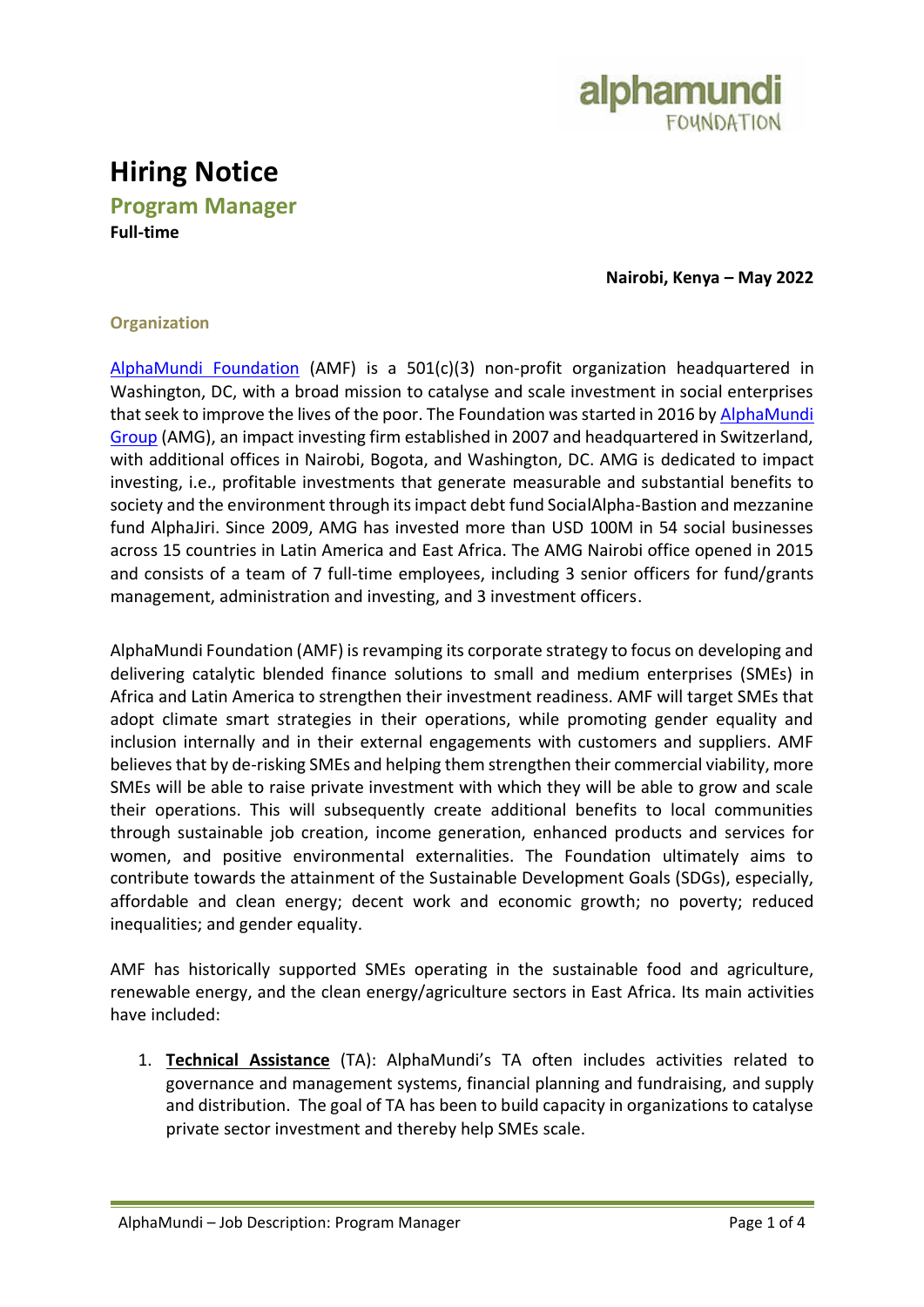

- 2. **Gender Lens Investment**: AlphaMundi Foundation is a pioneer and thought leader in embedding gender lens investment across business and investment operations. AMF has worked to embed gender equity principles into the DNA of SMEs at an early stage, while supporting companies as the grow with enhanced financial and social returns.
- 3. **Field Building**: AlphaMundi Foundation is actively and openly contributing to the emergence of standardized practices that will help scale the impact investing industry.

AMF is now at an inflection point with a new leadership team and an enhanced strategic direction. The Foundation therefore seeks an experienced Program Manager to support its growth and expansion. **This role is based in Nairobi, Kenya.**

The role will report to the Executive Director, pending the recruitment of a COO, and will support the execution of AMF's enhanced corporate strategy. The Program Manager will be responsible for screening pipeline SMEs for AMF funding and technical assistance (TA), carrying out due diligence, monitoring implementation, compliance, and financial reporting of contracted agreements, collecting data, preparing reports, and nurturing external relationships.

#### **RESPONSIBILITIES**

The scope of the Program Manager's role may evolve over time to match the dynamic requirements of AMF and the SMEs it serves. The individual will support the leadership team with: (i) program management; (ii) stakeholder engagement; and (iii) reporting and knowledge sharing. The role requires strong emotional intelligence, maturity, and good judgment in juggling competing priorities and ensuring that deadlines are met.

#### **The Program Manager will be responsible for delivering the following:**

- Supporting the ED and team in implementing donor-funded programs.
- Supporting the ED and team with financial management and reporting.
- Pipeline development for new proposals.
- Identifying, screening, carrying out due diligence, and managing a portfolio of SMEs receiving funding and TA from the Foundation.
- Preparing funding memos for funding committee/Board meetings.
- Supporting with structuring and negotiating the terms, conditions, and milestones of funding and TA agreements.
- Collecting and reporting on impact data.
- Managing relationships and reporting with beneficiary SMEs.
- Supporting the ED in engagements with funders and co-investors.
- Analyzing data to help drive growth and to develop new opportunities for AMF.
- Assisting with compliance to ensure timely reporting.
- Identifying opportunities for engagement with prospective partners.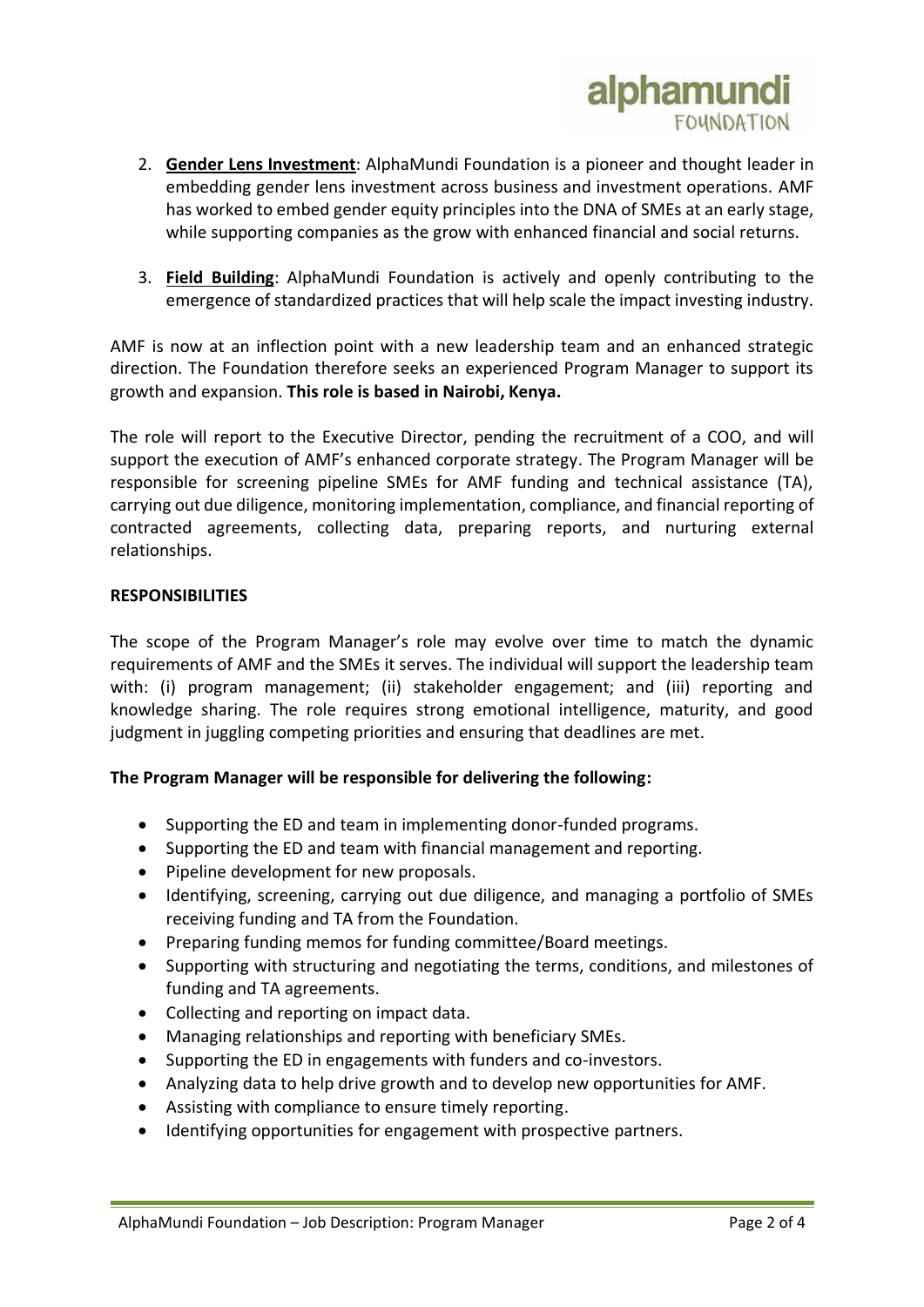

### **Competencies:**

- An excellent command of written and spoken English.
- Ability to maintain open, thorough, and regular communication with cross-functional teams.
- Keen analytical skills, including financial analysis and reporting, as well as the ability to analyze data, draw conclusions, and develop recommendations.
- Creative and strategic thinker who enjoys brainstorming new opportunities.

#### **Attributes:**

- A self-starter who is comfortable in a fast-paced and fluid entrepreneurial environment, and who embraces ambiguity.
- Technologically savvy and results driven.
- Excellent financial analysis, analytical skills, and experience with relationship-building.
- Ability to multi-task without missing deadlines.
- Integrity, credibility, and commitment to getting the job done.

#### **Experience and Qualifications:**

- At least 8 years of professional experience in blended finance, investment banking, corporate banking, impact investing, or grant making, including at least 2 years managing a team.
- Demonstrated strengths in quantitative and qualitative analysis, communication, and detail-oriented project/program management.
- Demonstrable track record and exposure to client engagement and negotiation.
- Strong project or program management experience with a track record of on-time delivery.
- Master's degree in Business Administration, Economics, Finance, or a related field, from an accredited university.
- Outstanding organizational skills including the ability to set priorities, develop work plans for multiple goals, monitor progress and track details on information and activities, and be held accountable.
- Strong interpersonal skills with good aptitude for pro-active communication and transparency, patience, and perseverance.
- Ability to excel and maintain a positive attitude in a high-performing, fast-paced environment, while managing multiple activities under tight deadlines.
- Experience managing large grants would be an advantage.
- Proficiency in French would be an advantage.

To apply for this position please submit a **single pdf** including both a Cover Letter and CV indicating your relevant skills and experience for this role to [careers@alphamundi.ch.](mailto:careers@alphamundi.ch) Applications will be reviewed on a rolling basis with a candidate ideally starting as soon as